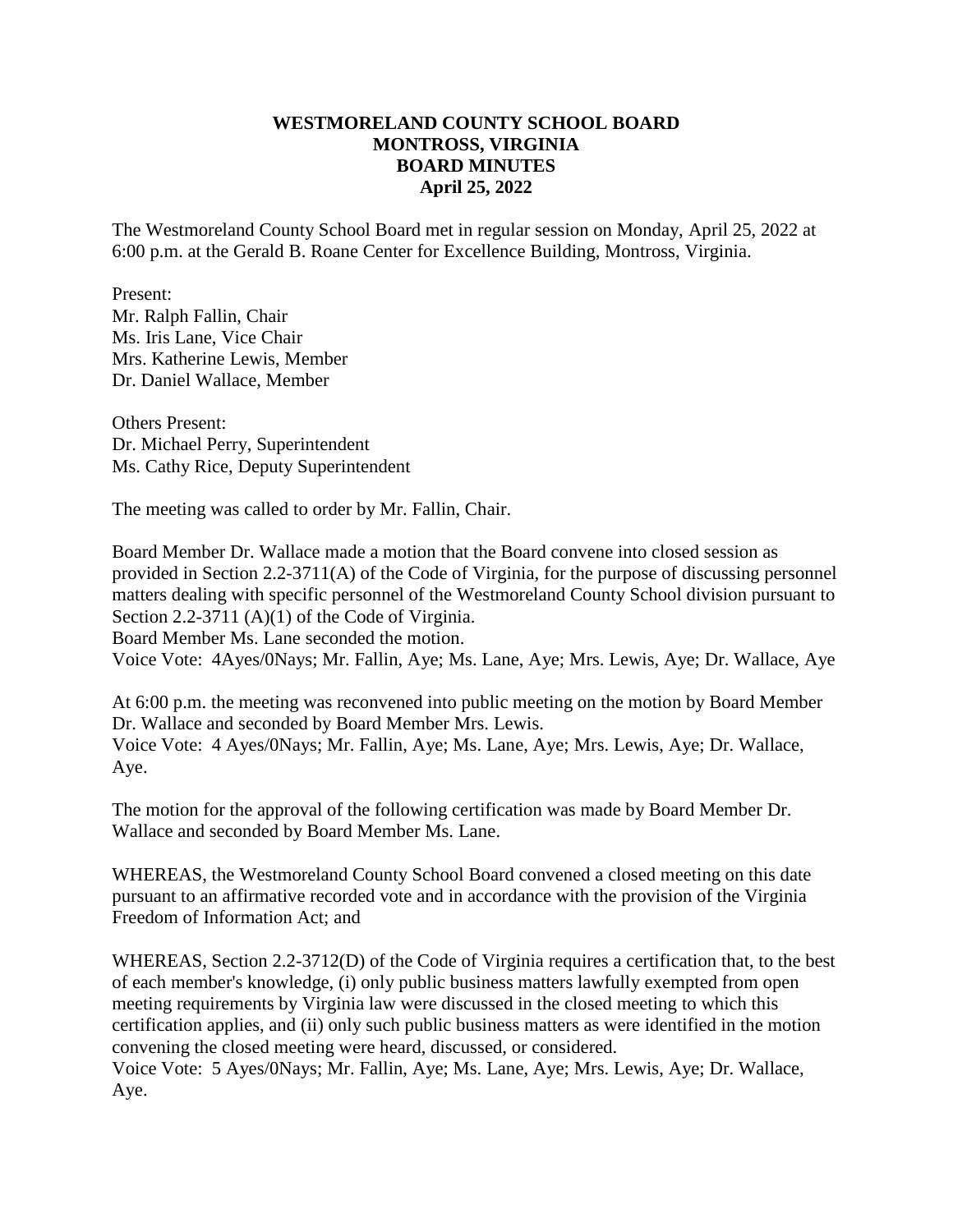The Board was led in prayer by Dr. Wallace and the Pledge of Allegiance was recited.

Dr. Wallace read the Westmoreland County Public Schools' mission and vision statements to the public.

## **Approval of Agenda**

The agenda was approved by unanimous consent.

## **Delegations/Presentations**

#### **Attendance Recognition**

Ms. Rice shared the attendance recognition for March. The school with the highest student attendance was Cople Elementary with an average percentage present of 94.33%.

#### **Character Honorees**

Ms. Rice presented the Character Trait honorees for the month of March and the trait of Perseverance. Students recognized this month included Exzavior Phillips in grade three at Cople Elementary; Yanina Herera in grade one at Washington District Elementary; Gavin Underwood in grade eight at Montross Middle School; and Nicole Martin in grade ten at Washington & Lee High School.

#### **Bus Driver Recognition**

Ms. Rice presented a statement on behalf of Terry Rich, Transportation Supervisor, in recognition of bus aides. Pat Henry, Annie Johnson and Thelma Wilson were recognized for their care, compassion and dedication to ensuring the safety of their special needs students each day.

## **April Is Child Abuse Prevention Month**

Mrs. England shared that April is Child Abuse Prevention Month. Mrs. England's presentation provided information on what child abuse and neglect are and what we can do about it.

## **Sun Tribe Visit to Cople Elementary**

Ms. Rice shared a letter and short video that Cople received from the Sun Tribe Education Department. Sun Tribe visited with the fourth grade science classes at Cople at the end of March. Students participated in an orientation to the solar site and a pollinator simulation. This is the first Gold Certified Pollinator in the Commonwealth.

## **Open Public Comment**

There were no public comments at this time.

## **Consent Agenda**

Ms. Lane made a motion to approve the Consent Agenda. Dr. Wallace seconded the motion. Voice Vote: 4 Ayes/0Nays; Mr. Fallin, Aye; Ms. Lane, Aye; Mrs. Lewis, Aye; Dr. Wallace, Aye.

- A. Approval of Appointments & Resignations
- B. Approval of Religious Exemptions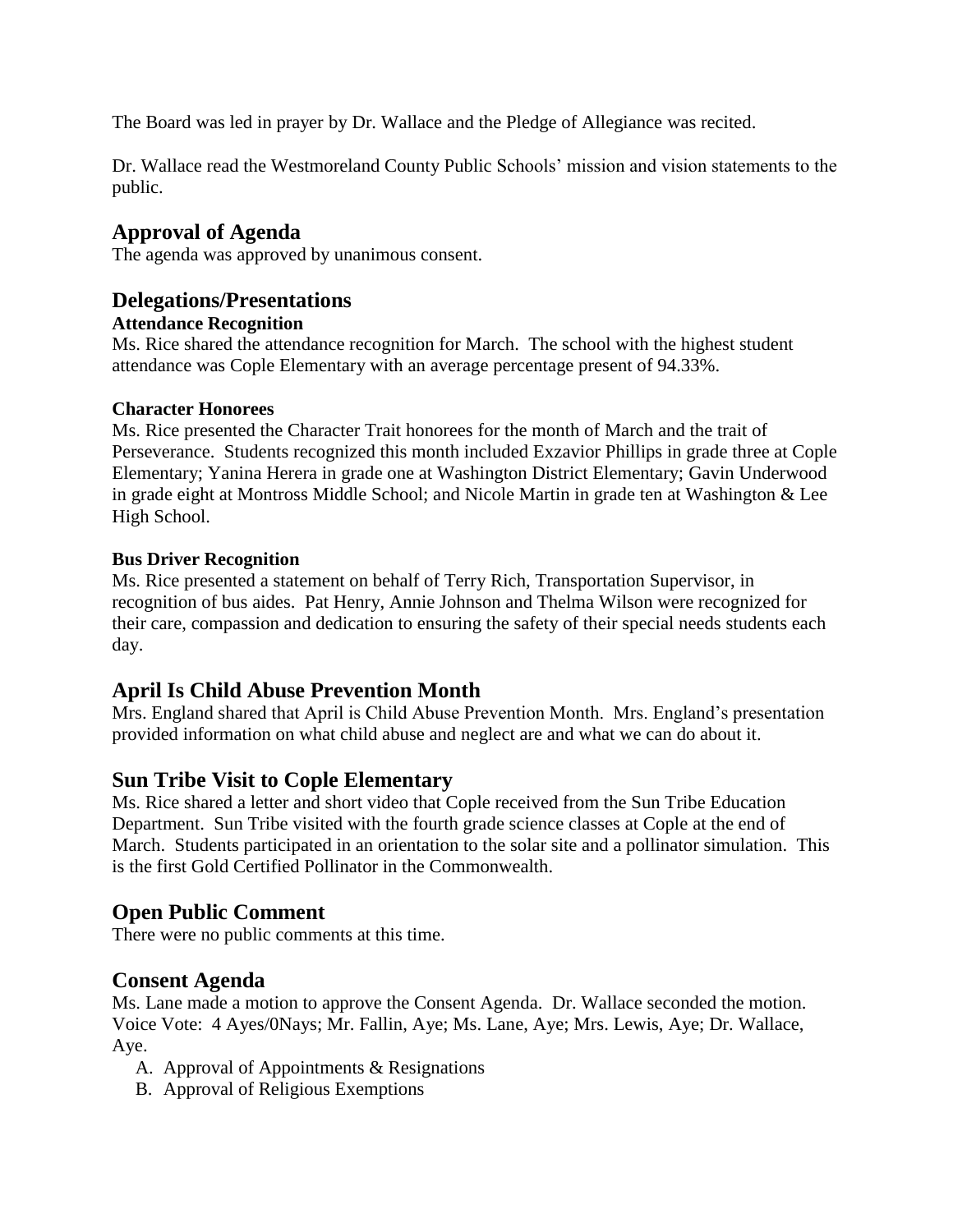- C. Approval of Board Minutes
- D. Approval of Bills

# **Action Items**

### **Donations/School Gifts**

Ms. Rice shared information regarding a donation that was made to Montross Middle School. Dr. Wallace made the motion to accept the donations. The motion was seconded by Mrs. Lewis. Voice Vote: 4 Ayes/0Nays; Mr. Fallin, Aye; Ms. Lane, Aye; Mrs. Lewis, Aye; Dr. Wallace, Aye.

# **Authorization Update – C&F Bank Account – Dr. Perry**

Ms. Rice presented a document to update the authorized signers for the school division's account with C&F Bank. A motion was made by Dr. Wallace and seconded by Ms. Lane to remove Dr. Wallace as an authorized signer since he no longer serves as School Board Chairman. Voice Vote: 4 Ayes/0Nays; Mr. Fallin, Aye; Ms. Lane, Aye; Mrs. Lewis, Aye; Dr. Wallace, Aye.

### **VSBA Policy Updates**

Ms. Rice presented VSBA policy updates for approval. A motion was made by Mrs. Lewis and seconded by Dr. Wallace to approve the policy updates.

Voice Vote: 4 Ayes/0Nays; Mr. Fallin, Aye; Ms. Lane, Aye; Mrs. Lewis, Aye; Dr. Wallace, Aye.

#### **Division 2022-2023 Instructional Calendar**

Ms. Rice recognized all members of the calendar committee and presented the new calendar for approval. A motion was made by Dr. Wallace and seconded by Ms. Lane to approve the 2022- 2023 instructional calendar.

Voice Vote: 4 Ayes/0Nays; Mr. Fallin, Aye; Ms. Lane, Aye; Mrs. Lewis, Aye

### **Approval of Special Education Annual Plan**

Mrs. Washington presented the Special Education Annual Plan for approval. A motion was made by Mrs. Lewis and seconded by Ms. Lane to approve the annual plan. Voice Vote: 4 Ayes/0Nays; Mr. Fallin, Aye; Ms. Lane, Aye; Mrs. Lewis, Aye; Dr. Wallace, Aye

### **Approval of Local Plan for CTE Perkins**

Mr. Savoy presented the Local Plan for CTE Perkins for approval. A motion was made by Ms. Lane and seconded by Dr. Wallace to approve the local plan. Voice Vote: 4 Ayes/0Nays; Mr. Fallin, Aye; Ms. Lane, Aye; Mrs. Lewis, Aye; Dr. Wallace, Aye

## **Information Items**

### **LETRS Overview**

Ms. Rice gave an overview of LETRS (Language Essentials for Teachers of Reading and Spelling. LETRS is a professional development course of study for all instructors in reading, spelling and related language skills.